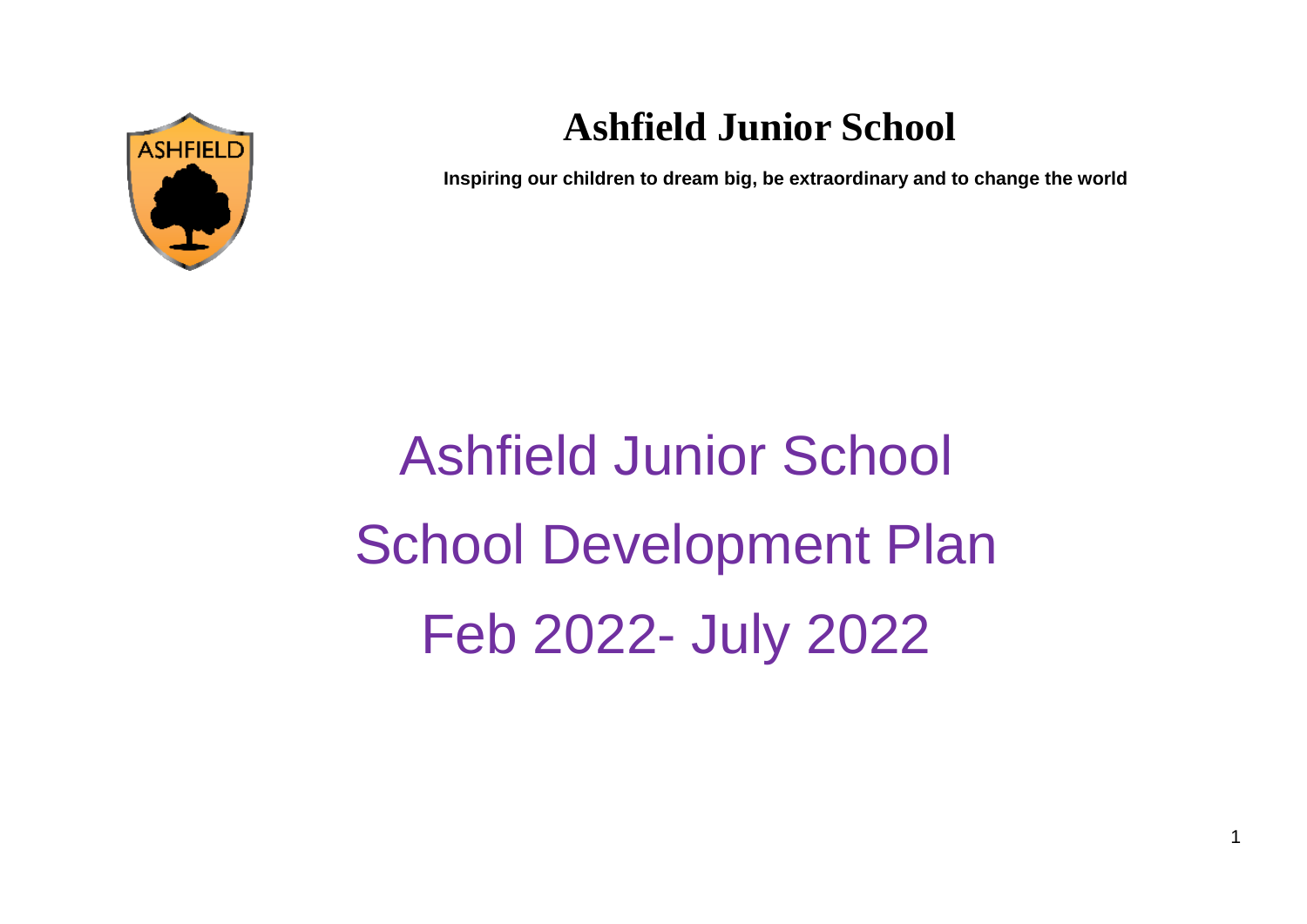## **Ashfield Junior School SDP – February 2022**

### **PRIORITY 1 : LEADERSHIP AND MANAGEMENT FOCUS**

#### **Success Criteria:**

- $\checkmark$  The school vision is effectively communicated across the school.
- $\checkmark$  The school is supported through training and the Hertfordshire Improvement Partner (HIP), relevant training and HfL support packages.
- $\checkmark$  Curriculum Design and evaluation continues to improve provision following lockdown closure to ensure maximum impact on pupil outcomes and their personal development, behaviour and welfare;
- $\checkmark$  The quality of teaching, learning and assessment and outcomes for all pupils with SEND are enhanced by continued focus on good quality personalised learning for pupils with SEND and challenging learning experiences for all following lockdown closure and recovery period
- $\checkmark$  Arrangements are made to accelerate progress in all year groups when children return to school so that any impact on progress due to closure is minimised;
- $\checkmark$  To have a clear plan to support children and parents in the event of Wave 2 of Covid-19 and then a clear plan to ease children, staff and parents back into school;
- $\checkmark$  Governors continue to provide excellent support and challenge to leaders and hold them to account

|    | Actions required<br>(steps to be taken                                                                                                                                       | Action<br>by<br>whom    | Action by<br>when        | Resources<br>inc CPD,<br>staff mtg,<br>L&M time<br>and cost $(E)$ | Monitorin<br>g (how<br>and who) | Evaluation by HT in consultation<br>with SLT; with input from other<br>staff pre FGB Meeting each term.<br>Input from Governors at FGB |
|----|------------------------------------------------------------------------------------------------------------------------------------------------------------------------------|-------------------------|--------------------------|-------------------------------------------------------------------|---------------------------------|----------------------------------------------------------------------------------------------------------------------------------------|
|    | To effectively communicate the school vision and values across the school                                                                                                    | AD<br>and<br><b>SLT</b> | Ongoing                  | CPD and<br>meeting                                                | AD                              | Staff meeting, TA meeting,<br>assembly and linked activities.<br>Compass for Life staff meetings<br>(Spring 1)                         |
|    | To develop the knowledge and skills of the new headteacher.<br>Enrol new headteacher on 'New to Headteacher Programme' and attend<br>relevant training<br>Headteacher mentor | AD                      | Ongoing                  | £1,600                                                            | AD                              | Attended 3 courses and<br>Headteacher mentor visit<br>(Spring 1)                                                                       |
| 3. | To support Acting Headteacher and acting deputy headteacher through leading the<br>school in the autumn term. Enrolled on full HfL package.                                  | <b>HF</b>               | End of<br>autumn<br>term | £2,336                                                            | <b>HF</b>                       | HIP visits x 2 and support for<br>acting HT (Autumn term)<br>Headteacher mentor (Autumn<br>term)                                       |
| 4. | Improve teachers' subject, pedagogical and pedagogical content knowledge in order to<br>enhance the teaching of the curriculum and the appropriate use of assessment.        | AD<br>and<br><b>SLT</b> | Ongoing                  | Staff<br>meetings,<br>L&M time,<br><b>CPD</b>                     | AD and<br><b>SLT</b>            |                                                                                                                                        |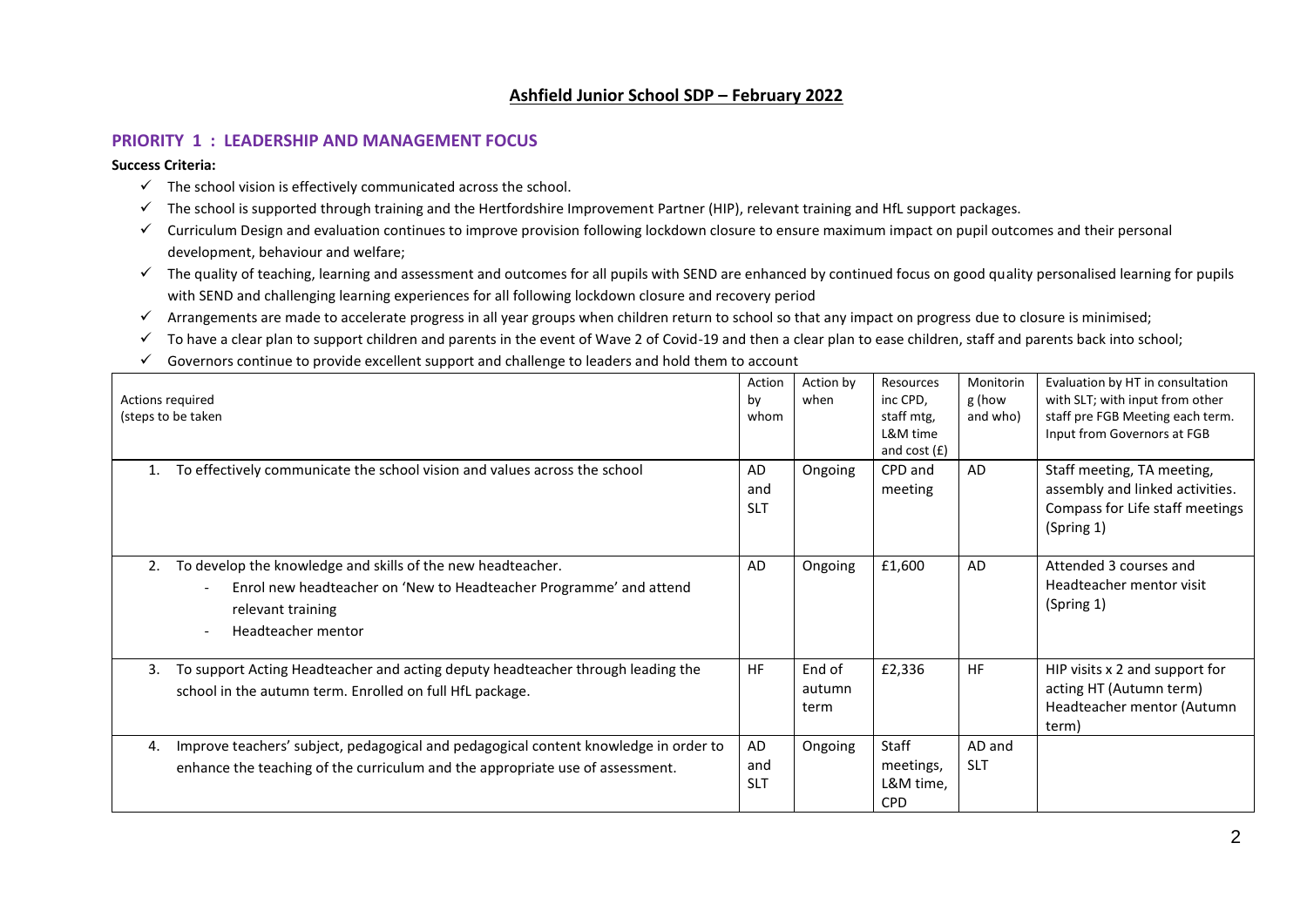|    | 5. SLT to support subject leaders in the monitoring, evaluation and action plan cycle<br>through a timetable of activities.<br>Action plans are manageable and consider the impact of the whole school<br>workforce and maximise their impact of the quality of the curriculum and pupil<br>outcomes (curriculum design and development)                                                               | AD<br>and<br>HF                | Ongoing                            | 2 hours<br>per week<br>L&M time,                   | AD and<br><b>SLT</b> | Focused L&M time activities<br>(Spring 1)                                                                                                                                                                                                               |
|----|--------------------------------------------------------------------------------------------------------------------------------------------------------------------------------------------------------------------------------------------------------------------------------------------------------------------------------------------------------------------------------------------------------|--------------------------------|------------------------------------|----------------------------------------------------|----------------------|---------------------------------------------------------------------------------------------------------------------------------------------------------------------------------------------------------------------------------------------------------|
| 6. | To ensure that parents, staff and children are well signposted to access mental health<br>support, charities, food banks and family support workers as appropriate. To ensure<br>resources are accessed for pupils, parents and staff such as books/counselling on<br>bereavement, and loss. To use the Family Support Worker to supported families and<br>individual/groups of children as necessary. | AD<br>and<br><b>SLT</b>        | Ongoing                            | Meetings,<br>PPM<br><b>£FSW</b><br>counsellin<br>g | AD and<br><b>SLT</b> | Counselling, FSW in place for<br>targeted pupils and families<br>(Spring 1)<br><b>Emotional wellbeing</b><br>workshops (x6 chn) (Spring 2).                                                                                                             |
|    | 7. To ensure that parents are well supported to understand any additional home learning<br>either during term time or the holidays through website information/SchoolComms and<br>emails/videos and telephone conversations                                                                                                                                                                            | AD<br>and<br>SLT,<br><b>RP</b> | Spring &<br>Summer<br>term<br>2022 | SLT/Staff<br><b>Meetings</b>                       | SLT, RP              | Weekly parent newsletters,<br>regular SchoolComms<br>messages (Spring 1)                                                                                                                                                                                |
| 8. | To strengthen the school Governing Body, to support, challenge and hold the school to<br>account<br>Fill vacancies of the GB<br>Constitution and link roles are shared<br>Governor visits and training are in place<br>$\overline{\phantom{a}}$<br>Governor handbook and code of conduct                                                                                                               | FGB                            | Ongoing                            | FGB and<br>committee<br>meetings                   | FGB                  | Governor training (Jan 22),<br>Meetings with CoG, committee<br>meetings (Spring)                                                                                                                                                                        |
| 9. | An effective safeguarding culture across the school<br><b>CPOMS</b><br>Policies<br>Prevent and relevant Safeguarding training (leaders and staff)                                                                                                                                                                                                                                                      | AD<br>and<br><b>SLT</b>        | Ongoing                            | CPD<br>£750                                        | <b>AD</b>            | Safeguarding Level 1 (x3 staff),<br>Level 2 refresher training (x1),<br>STEPS refresher (x2), policies<br>reviewed, Online Safety (x1),<br>CPOMS purchased,<br>'safeguarding supervision x1'<br>(Spring 1).<br>CPOMS training (all staff)<br>(Spring 2) |
|    | 10. To improve the transition links with the local infant feeder school                                                                                                                                                                                                                                                                                                                                | AD,<br><b>HF</b>               | Ongoing                            | L&M time,                                          | AD, HF               | Visit/meeting with infant<br>school (AD,HF) to develop links<br>(Spring 1)                                                                                                                                                                              |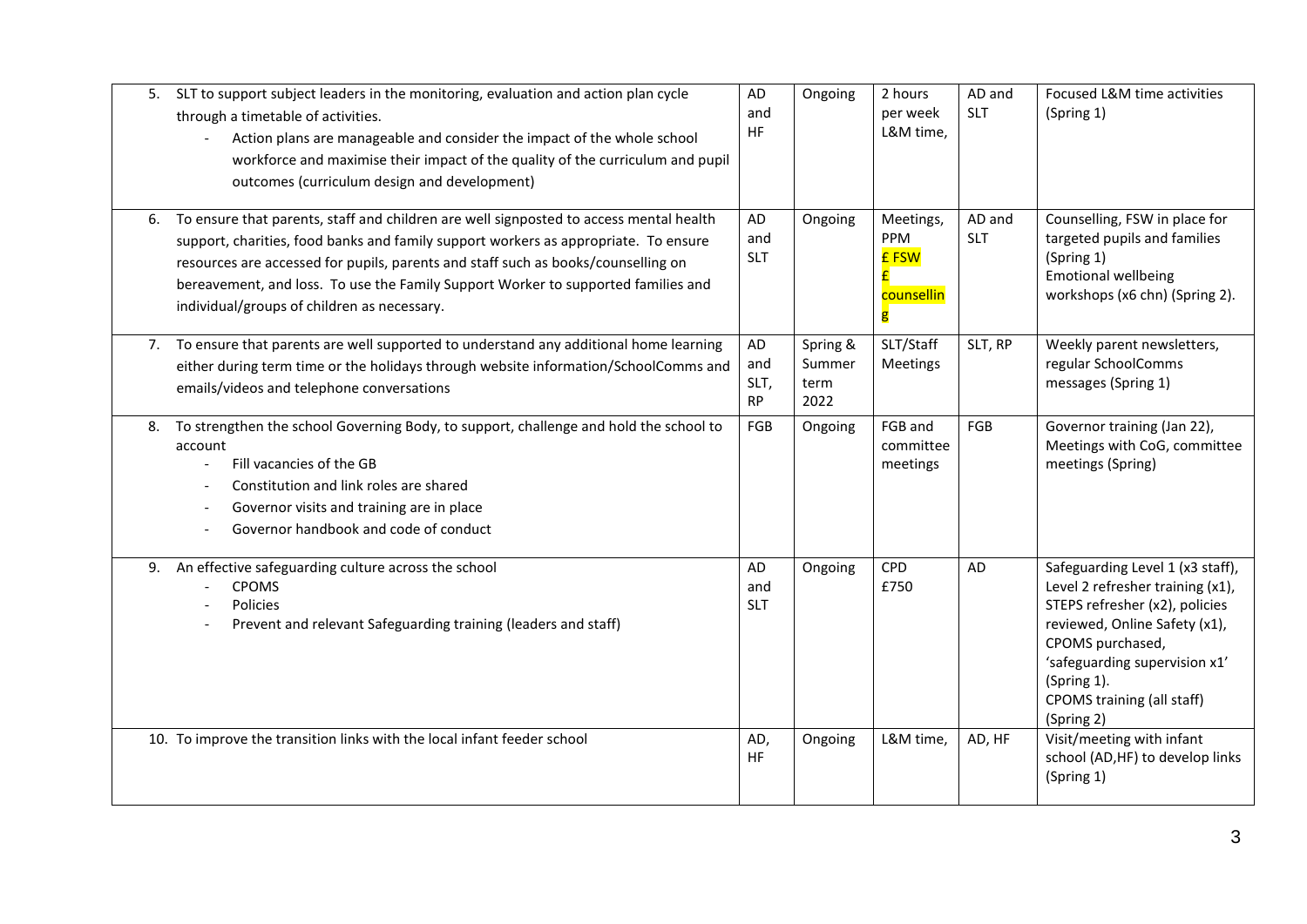### **PRIORITY 2 : QUALITY OF EDUCATION:** QUALITY OF TEACHING, LEARNING AND ASSESSMENT AND OUTCOMES FOR CHILDREN IN KEY STAGE TWO **Success Criteria:**

- $\checkmark$  To ensure all staff have high aspirations and expectations of all children and that children have the opportunities to show what they are capable of achieving
- $\checkmark$  To ensure that an Ashfield Junior School curriculum is designed and developed with a clear intent, implementation and impact that will give all pupils the knowledge and skills to succeed in life
- $\checkmark$  The Ashfield Junior School curriculum is coherently planned, and teaches a broad range of subjects
- To ensure in school and Remote Teaching and learning across the curriculum is **CONSISTENT**, effective and challenging enough for all pupils
- To ensure the Key Stage Two curriculum focuses on what the children *need to know and learn*, to cover gaps and misconceptions that have arisen due to recent national lockdowns. The focus must be on a progression of skills across the curriculum that will enable all children to make steps towards their 'North Star' (Compass for Life)
- $\checkmark$  Teachers will use assessment to adapt the curriculum to meet the needs of pupils with SEND
- $\checkmark$  The teaching of reading is effective, challenging for all pupils and runs throughout the curriculum
- $\checkmark$  All staff will model the speaking of standard English and support pupils in the development of speaking and vocabulary
- $\checkmark$  To ensure staff are well supported through CPD opportunities to meet the challenges of remote teaching
- $\checkmark$  Teachers introduce subject content progressively and constantly demand more of pupils.
- $\checkmark$  Pupils read widely and often, with fluency and comprehension appropriate to their age.
- $\checkmark$  Pupils are able to apply mathematical knowledge, concepts and procedures appropriately for their age.

|    | Actions required<br>(steps to be taken)                                                                                                                                  | Action by<br>whom       | Action by<br>when            | Resources inc<br>CPD, staff<br>mtg, L&M<br>time | Monitorin<br>g (how<br>and who) | Evaluation by HT in<br>consultation with SLT; with<br>input from other staff pre<br>FGB Meeting each term.<br>Input from Governors at<br>FGB |
|----|--------------------------------------------------------------------------------------------------------------------------------------------------------------------------|-------------------------|------------------------------|-------------------------------------------------|---------------------------------|----------------------------------------------------------------------------------------------------------------------------------------------|
|    | To ensure that a curriculum is designed that reflects the needs of the children at<br>Ashfield Junior School                                                             | AD, SLT and<br>teachers | Spring and<br>summer<br>term | <b>Staff</b><br>meetings,<br>L&M time,<br>CPD,  | AD and<br><b>HF</b>             |                                                                                                                                              |
| 2. | To ensure there is clear flow, cohesion and connection between Curriculum knowledge<br>and a progress of skills in all subjects. To develop a clear curriculum overview. | AD, SLT and<br>teachers | Spring and<br>summer<br>term | Staff<br>meetings,<br>L&M time,<br>CPD,         | AD and<br><b>HF</b>             |                                                                                                                                              |
| 3. | To ensure a clear sequence of learning in English and Maths activities are coherent and<br>well-structured.                                                              | Teachers                | Ongoing                      | L&M time,<br>CPD,<br>coaching,                  | AD, HF<br>and                   |                                                                                                                                              |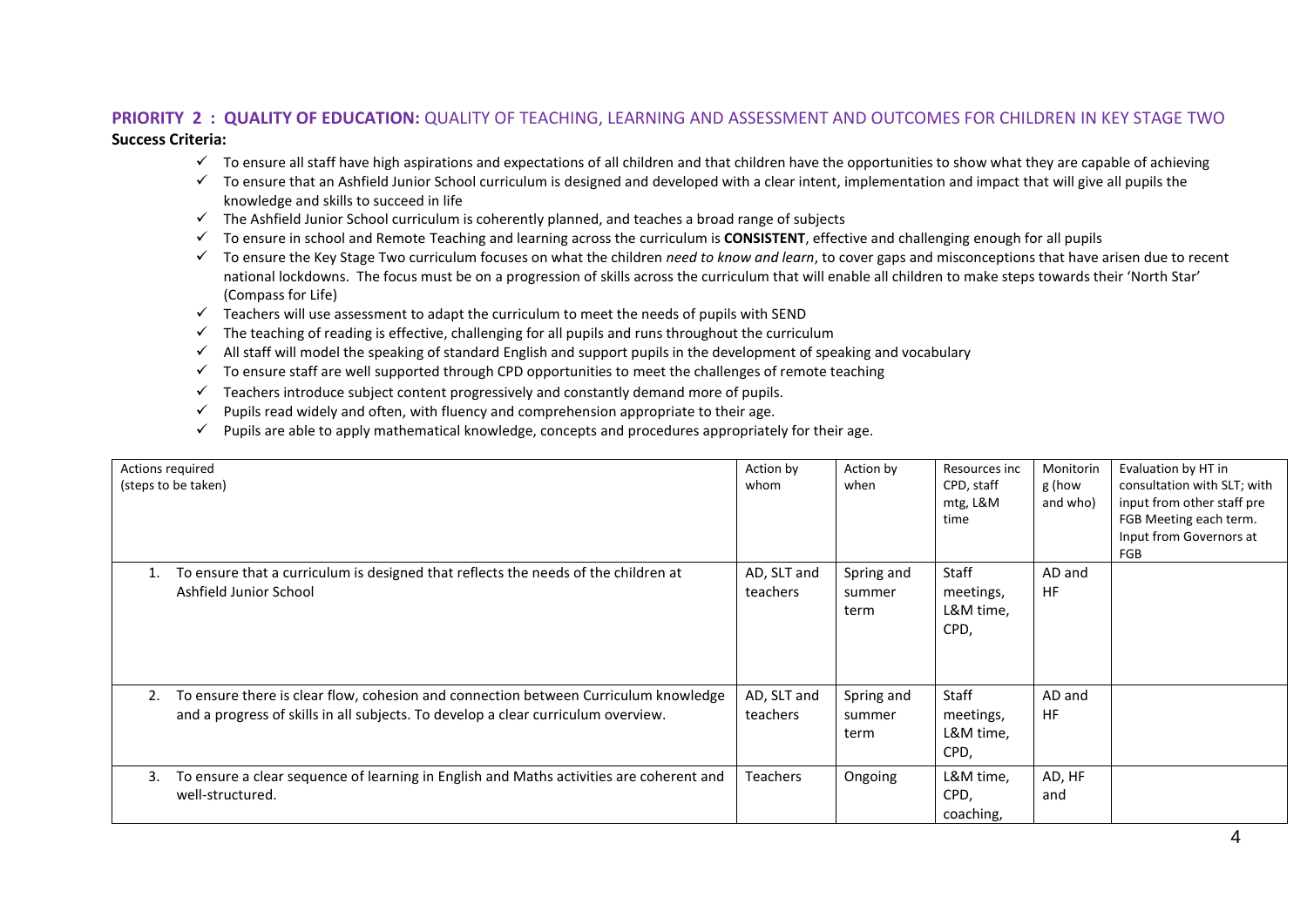|    |                                                                                                                                                                                                                                                                                                                                                                                                               |                                 |                                |                                                                                 | subject<br>leaders                                           |  |
|----|---------------------------------------------------------------------------------------------------------------------------------------------------------------------------------------------------------------------------------------------------------------------------------------------------------------------------------------------------------------------------------------------------------------|---------------------------------|--------------------------------|---------------------------------------------------------------------------------|--------------------------------------------------------------|--|
| 4. | Teachers must consistently ensure that planning continues to identify provision for<br>pupils with SEND/EAL or 'track back learning' for children working towards the EXS                                                                                                                                                                                                                                     | All teachers                    | On going                       | PPA, L&M<br>time, Staff<br>training,                                            | Subject<br>leaders,<br>CA                                    |  |
| 5. | Embed the practice of mastery/greater depth in Maths, English and Science and<br>Foundation subjects in KS2<br>Using the Chris Quigley mastery approach including vocabulary, prior learning,<br>making links, continuous provision<br>Making full use of the 'Essential Curriculum' resources and developing 'cultural<br>capital'<br>Reviewing, developing and adapting the curriculum in Year 1 and Year 2 | Teachers                        | Summer<br>term                 | L&M time,<br>PPA, Staff<br>meetings                                             | Maths<br>team,<br>English<br>team, LC,<br>subject<br>leaders |  |
| 6. | To ensure that the learning environment displays are stimulating, reflect learning and<br>celebrate children's work in the classroom and communal areas, including English and<br>Maths Working Walls. Working walls will be changed regularly to reflect current<br>teaching                                                                                                                                 | <b>Teachers</b><br>and TAs      | Ongoing                        |                                                                                 | <b>SLT</b>                                                   |  |
|    | 7. To carry out a Deep Dive in Reading which will support an action plan                                                                                                                                                                                                                                                                                                                                      | AD, HF, CD                      | Spring 2                       | Staff<br>meeting,<br>training,                                                  | AD, SLT,<br><b>CD</b>                                        |  |
| 8. | To implement a phonics scheme and provide relevant training to all staff                                                                                                                                                                                                                                                                                                                                      | AD, SLT,<br>teachers and<br>TAs | Spring 2                       | Staff<br>training,<br>PPA, L&M<br>time, <b>Ecost</b><br>of phonics              | AD, HF,<br><b>CD</b>                                         |  |
| 9. | To use a wider range of strategies to support and improve the reading fluency of<br>children (a focus on children WTS in Years 3 and 4) see DEEP DIVE IN READING                                                                                                                                                                                                                                              | All teachers<br>and TAs         | Spring 2 and<br>Summer<br>term | Staff<br>meeting,<br>training,<br>PPA, L&M<br>time.<br><b>Ecost of</b><br>books | AD, HF,<br><b>CD</b>                                         |  |
|    | 10. To use a wide range of strategies to support and improve writing (English) of children                                                                                                                                                                                                                                                                                                                    | All teachers<br>and TAs         | Spring and<br>summer<br>term   | Staff<br>meeting,<br>training,<br>PPA,                                          | AD, HF,<br><b>CD</b>                                         |  |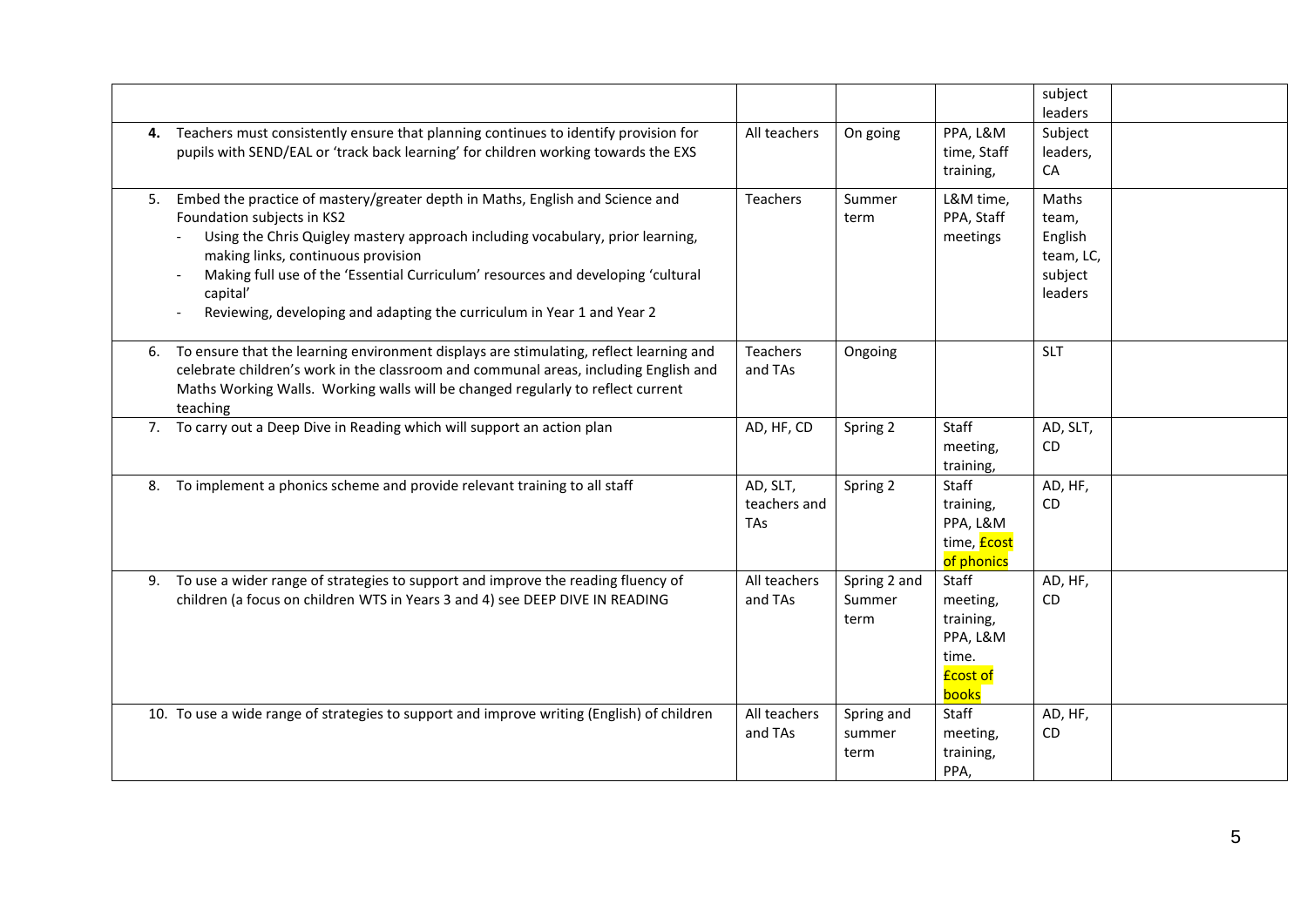## **PRIORITY 3 : Personal Development**

#### **Success Criteria:**

- $\checkmark$  Children feel safe and happy in the classroom, lunchtimes and playtimes.
- $\checkmark$  To embed focus on pupils making informed choices about healthy eating, fitness and their emotional and mental well-being;
- $\checkmark$  To ensure that pupils have an age appropriate understanding of healthy relationships and are confident to stay safe from abuse and exploitation;
- $\checkmark$  To continue to support children to understand how to stay safe online and the dangers of inappropriate use of mobile technology and social networking sites.
- $\checkmark$  The Ashfield Junior curriculum enhances pupils' spiritual, moral, social and cultural development
- $\checkmark$  Children develop growth mind set values so that they are independent, confident and resilient learners
- All children have high aspirations to *dream big, be extraordinary and to change the world*
- $\checkmark$  Ashfield children have a good understanding of their rights and British values so that they are outward thinking and ready for the next step of their education
- $\checkmark$  Parents have an excellent understanding of how to keep their children safe on line and the dangers of inappropriate use of mobile technology;
- $\checkmark$  To ensure staff are well supported to look after their own well-being and mental health;

|    | Actions required<br>(steps to be taken)                                                                                                                                                                               | Action by<br>whom                                   | Action by<br>when               | Resources inc CPD,<br>staff mtg, L&M time                                                            | Monitorin<br>g (how<br>and who) | Evaluation by HT in<br>consultation with SLT;<br>with input from other<br>staff pre FGB Meeting<br>each term. Input from<br>Governors at FGB |
|----|-----------------------------------------------------------------------------------------------------------------------------------------------------------------------------------------------------------------------|-----------------------------------------------------|---------------------------------|------------------------------------------------------------------------------------------------------|---------------------------------|----------------------------------------------------------------------------------------------------------------------------------------------|
|    | To provide relevant assemblies and lessons for children on e-safety                                                                                                                                                   | AD, RP,<br>teachers.                                | Spring<br>and<br>Summer<br>term | PPA time, L&M<br>time,                                                                               | <b>RP</b>                       | Safer Internet Day<br>(Feb 22) assembly<br>and lesson<br>Online Safety training<br>$(x1)$ (Spring 1)                                         |
| 2. | To continue providing letters/leaflets or communication via the website or newsletter<br>to parents on e- safety (updated) for all parents                                                                            | <b>AD</b>                                           | Termly                          | Photocopied<br>letters/leaflets,<br>website updated                                                  | <b>AD</b>                       | Online safety<br>mentioned on<br>newsletter (x2),<br>updated info on<br>website, parent<br>termly eSafety<br>newsletter (Spring 1)           |
| 3. | To introduce RRSA into everything we do at Ashfield and apply for Gold RRSA in 2022-<br>23<br>Displays; articles etc all need to be in place within first 2 weeks of term so that children<br>are familiar with this. | SLT and<br>designated<br>teacher for<br><b>RRSA</b> | 2022-23                         | Staff Meetings,<br>team meetings,<br>assemblies, FOCIS<br>Meetings with<br>parents, PPA, L&M<br>time | <b>SLT</b>                      |                                                                                                                                              |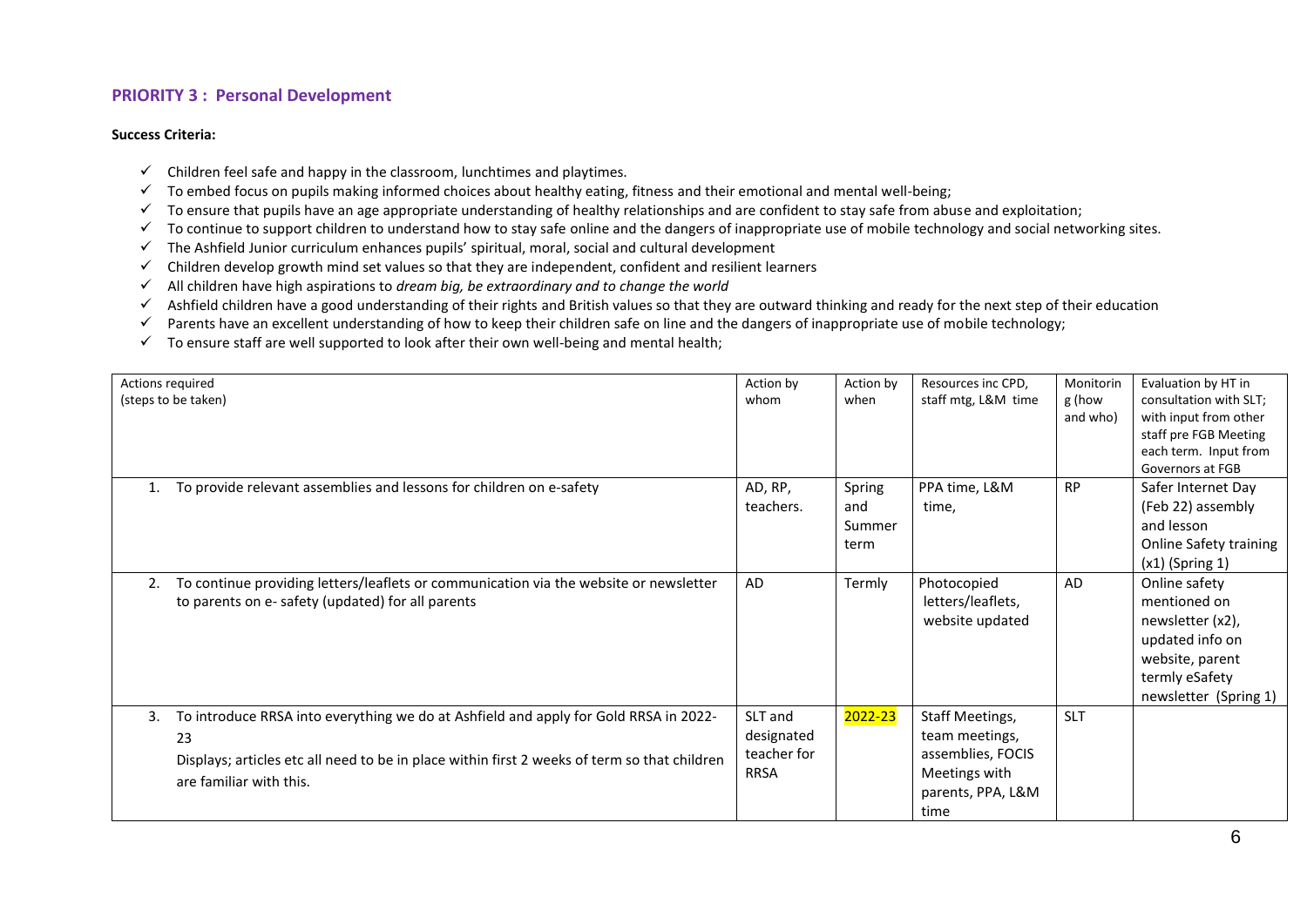| 4. | To continue to support children's emotional wellbeing where appropriate and             | HT and SLT      | On going | PPA, staff meetings         | AD        | FSW (x4 families),    |
|----|-----------------------------------------------------------------------------------------|-----------------|----------|-----------------------------|-----------|-----------------------|
|    | necessary                                                                               | <b>Class</b>    |          | <b>£Drawing&amp;Talking</b> |           | other outside         |
|    |                                                                                         | <b>Teachers</b> |          | training,                   |           | agencies, Drawing     |
|    |                                                                                         |                 |          | <b>EFSW</b>                 |           | and Talking Sessions, |
|    |                                                                                         |                 |          | <b>Ecounselling</b>         |           | Drawing and Talking   |
|    |                                                                                         |                 |          |                             |           | training (x1 staff),  |
|    |                                                                                         |                 |          |                             |           | professional          |
|    |                                                                                         |                 |          |                             |           | counselling (x4 chn)  |
|    |                                                                                         |                 |          |                             |           | (Spring 1).           |
|    |                                                                                         |                 |          |                             |           | <b>FSW Emotional</b>  |
|    |                                                                                         |                 |          |                             |           | wellbeing workshop    |
|    |                                                                                         |                 |          |                             |           | (Spring 2)            |
|    | To ensure that SMSC and British Values are reflected and embedded in the Ashfield<br>5. | HT, SLT and     | Ongoing  | PPA, Staff                  | AD, SLT,  | Islam assembly        |
|    | Curriculum so that diversity can be celebrated                                          | teachers        |          | meetings, L&M               | <b>RB</b> | (Spring 1)            |
|    | (British Council International School Award for 2022-23)                                |                 |          | time,                       |           |                       |
|    |                                                                                         |                 |          |                             |           |                       |
|    |                                                                                         |                 |          |                             |           |                       |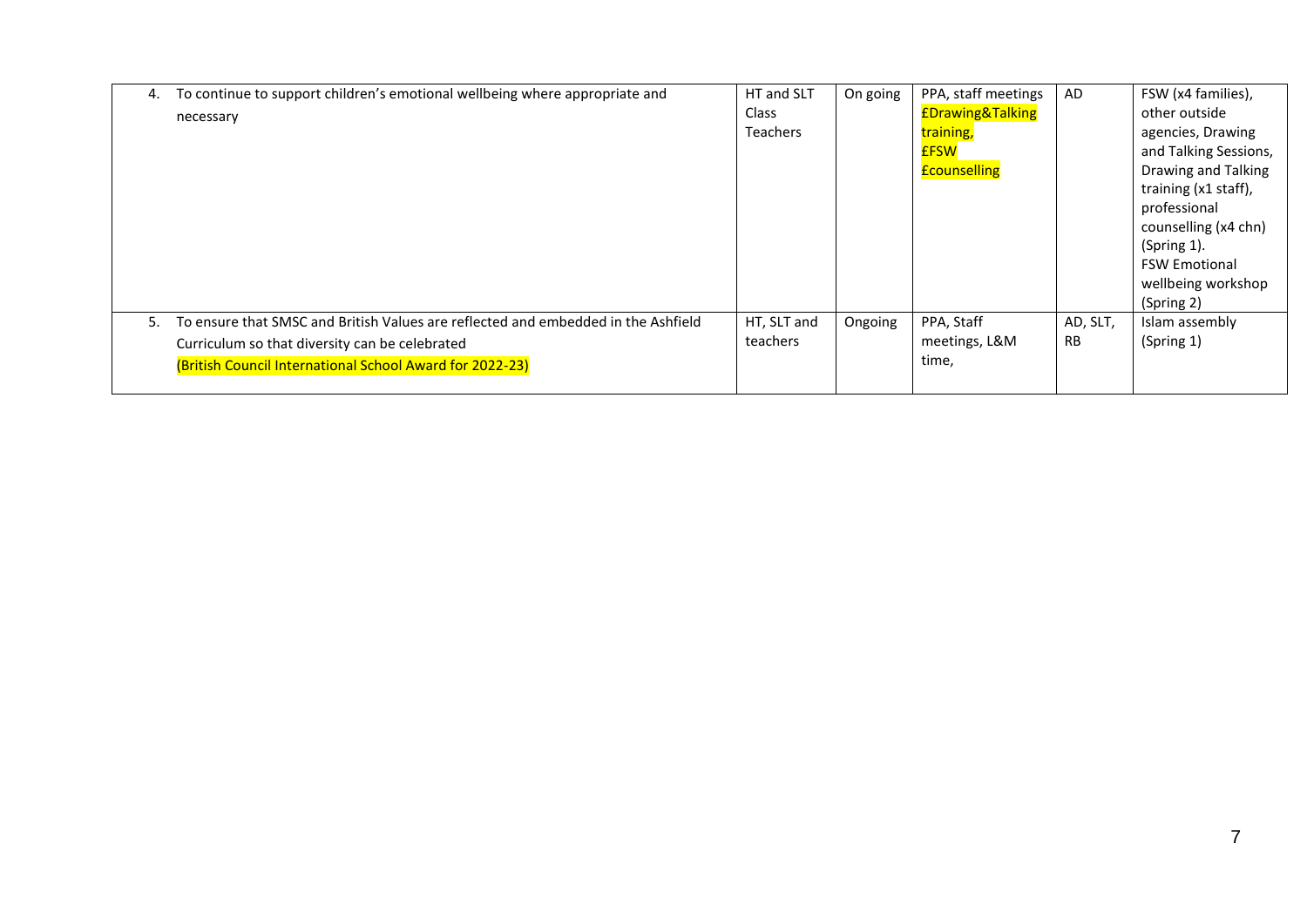## **PRIORITY 4 : BEHAVIOUR AND ATTITUDES;**

#### **Success Criteria:**

- $\checkmark$  Staff are well equipped to deal with managing children's behaviour, social and emotional needs
- $\checkmark$  Pupils' positive behaviour and conduct is good. Pupils are self-disciplined. Incidences of low-level disruption are rare.
- $\checkmark$  Children feel safe and happy at lunchtimes and playtimes.
- $\checkmark$  Children are confident, self-assured learners who show curiosity and a growth mind set values to support their learning
- $\checkmark$  Pupils' impeccable conduct reflects the school's effective strategies to promote high standards of behaviour.

|    | Actions required<br>(steps to be taken)                                                                                                                                                                                                   | Action by<br>whom                | Action by<br>when | Resources inc CPD,<br>staff mtg, L&M time                       | Monitorin<br>g (how<br>and who) | Evaluation by HT in<br>consultation with SLT;<br>with input from other<br>staff pre FGB Meeting<br>each term. Input from<br>Governors at FGB |
|----|-------------------------------------------------------------------------------------------------------------------------------------------------------------------------------------------------------------------------------------------|----------------------------------|-------------------|-----------------------------------------------------------------|---------------------------------|----------------------------------------------------------------------------------------------------------------------------------------------|
| 1. | To ensure that behaviour is always managed consistently by all staff by adhering to the<br>school's behaviour policy, agreed behaviour strategies and STEPS training guidance.                                                            | AD, SLT,<br>teachers and<br>TAs, | Ongoing           | Staff meetings,<br>CPD, coaching /<br>mentoring,<br>assemblies, | <b>SLT</b>                      | Behaviour x 2 staff<br>meetings (Spring 1),<br>STEPS refresher<br>training (x2 staff),<br>assembly focus<br>(Spring 1)                       |
| 2. | To develop pupils' growth mind set values so that they can improve on their behaviour<br>for learning skills (e.g. perseverance, determination, effort, hard work, curiosity,<br>embracing challenges, feedback, teamwork and resilience) | AD, SLT,<br>teachers and<br>TAs, | Ongoing           | Staff meetings,<br>CPD, coaching /<br>mentoring,<br>assemblies, | <b>SLT</b>                      | Compass for life staff<br>meeting and lessons<br>(Spring 1)                                                                                  |
| 3. | To continue to improve the attendance and punctuality of children across the school                                                                                                                                                       | AD, SLT                          | Ongoing           | Meetings,                                                       | AD, HF,<br>CA<br>(SEND)         | Achievement<br>assembly, new<br>weekly newsletter<br>focus on attendance,<br>meeting with AIO<br>(Spring 1)                                  |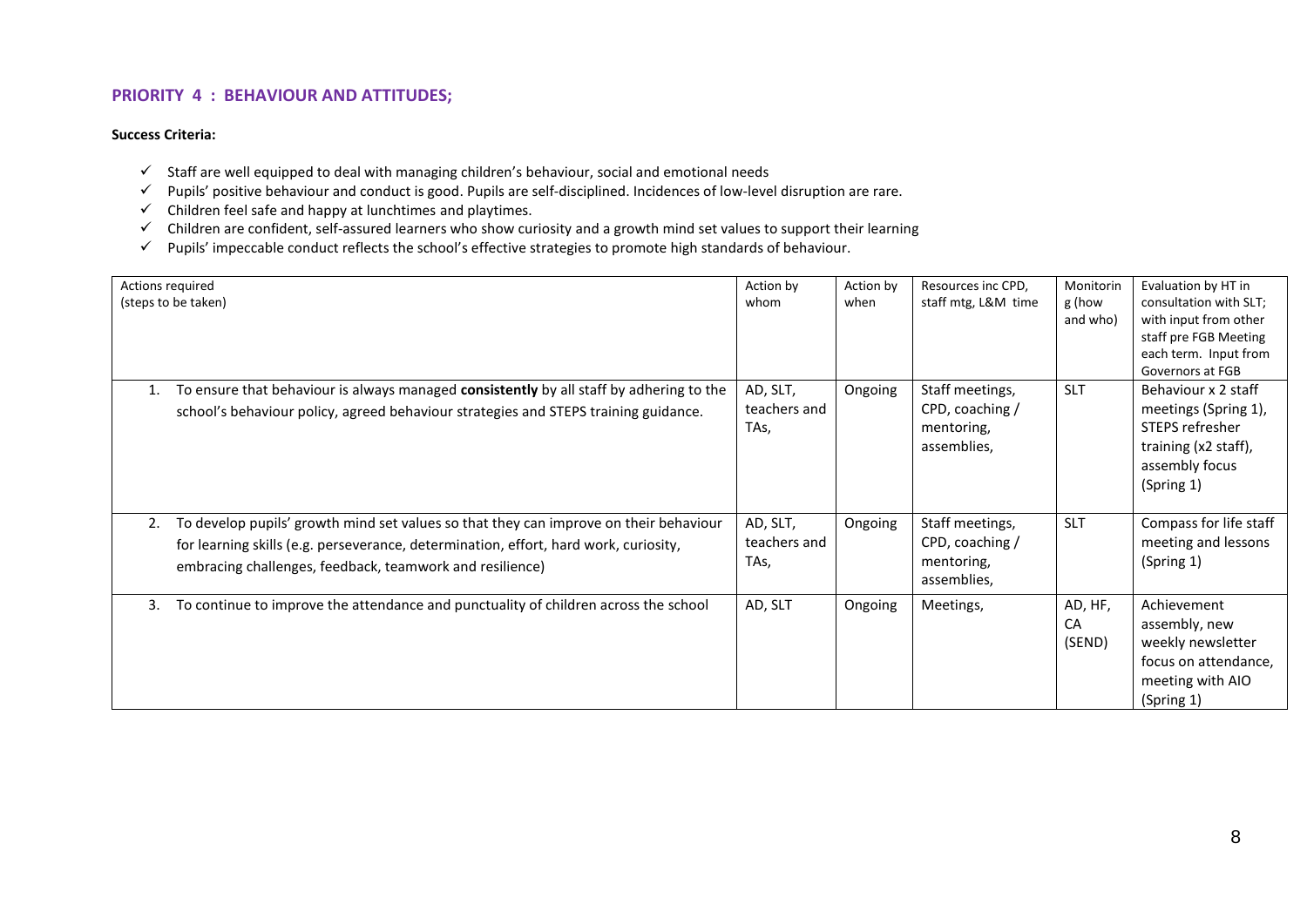| <b>Timescales: Quality of Education</b><br>School Development Priority 2 and 3 (Ashfield Curriculum and Phonics/Reading)<br><b>Ofsted focus</b>                                                                                                                                                                                                                     |                                |                                |  |  |  |  |
|---------------------------------------------------------------------------------------------------------------------------------------------------------------------------------------------------------------------------------------------------------------------------------------------------------------------------------------------------------------------|--------------------------------|--------------------------------|--|--|--|--|
| <b>Action</b><br>Who<br><b>Timescale</b>                                                                                                                                                                                                                                                                                                                            |                                |                                |  |  |  |  |
| SIMS assessment training                                                                                                                                                                                                                                                                                                                                            | <b>AD</b>                      | End of March 2022              |  |  |  |  |
| <b>Phonics scheme</b>                                                                                                                                                                                                                                                                                                                                               | AD, HF                         | By 25 <sup>th</sup> March 2022 |  |  |  |  |
| Deep dive in Reading                                                                                                                                                                                                                                                                                                                                                | HF,<br>AD                      | By 25 <sup>th</sup> March 2022 |  |  |  |  |
| Reading action plan                                                                                                                                                                                                                                                                                                                                                 | AD, HF, CA, CD                 | By end of March 2022           |  |  |  |  |
| Share reading action plan with staff                                                                                                                                                                                                                                                                                                                                | AD, HF, CA, CD                 | By end of April 2022           |  |  |  |  |
| Review subject leader files                                                                                                                                                                                                                                                                                                                                         | AD, HF, CA                     | By end of March 2022           |  |  |  |  |
| Phonics training to staff (including phonics observations of practice at infant schools)                                                                                                                                                                                                                                                                            | AD, HF to organise             | By end of May 2022             |  |  |  |  |
| Ashfield Curriculum completed<br>Rationale of Ashfield Curriculum<br>III for Ashfield Curriculum and each subject area<br>$\overline{\phantom{a}}$<br>Subject leader support, training, staff meetings, coaching and activities<br>$\overline{\phantom{0}}$<br>Long-term curriculum overview for each year group and subject<br>Progression of skills<br>Vocabulary | AD, HF, CA, CD<br>All teachers | By end of July 2022            |  |  |  |  |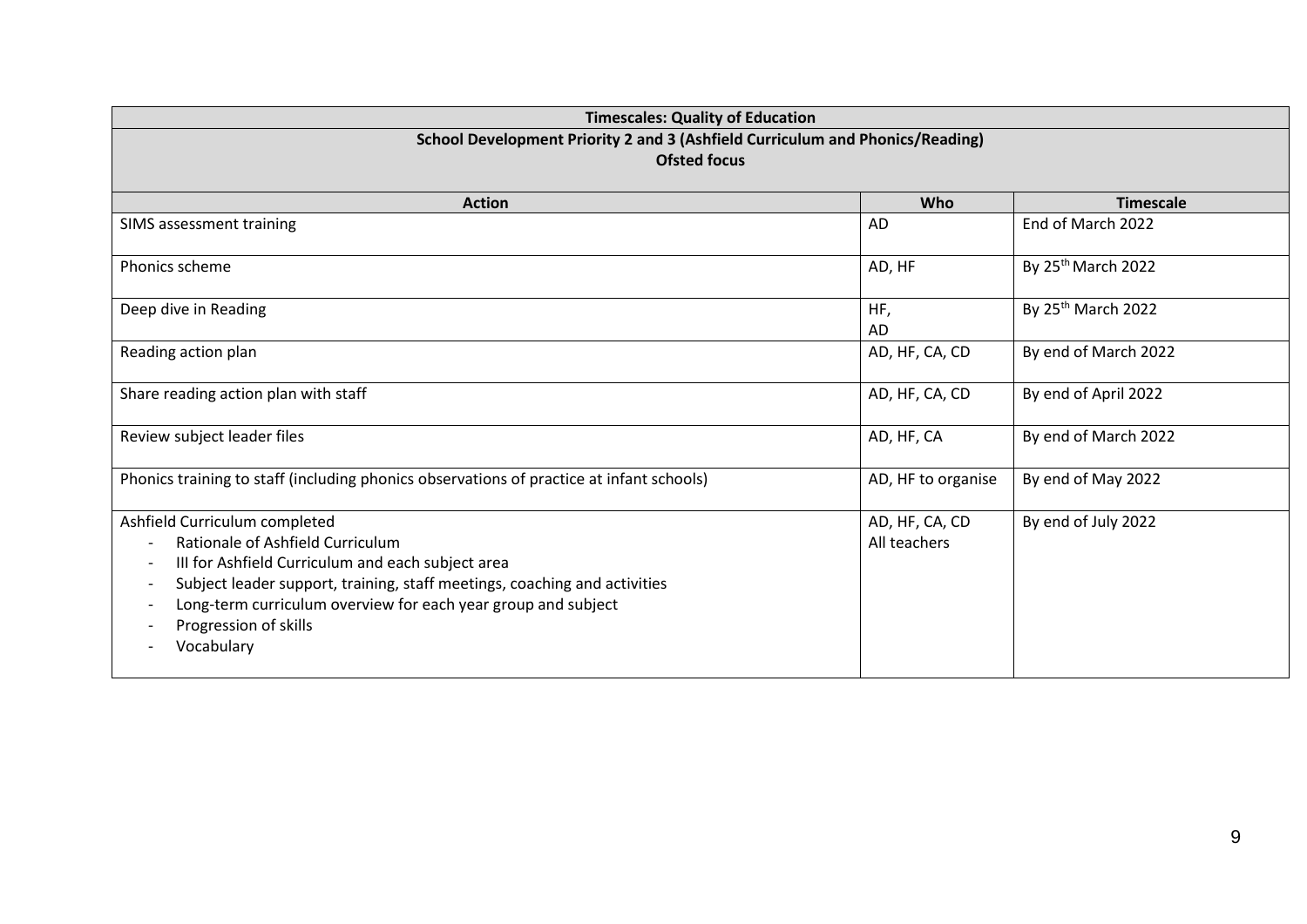| <b>Timescales: IT and Computing</b>                                  |                  |                                |  |  |  |
|----------------------------------------------------------------------|------------------|--------------------------------|--|--|--|
| School Development Priority 1 (CPOMS link to safeguarding)           |                  |                                |  |  |  |
| School Development Priority 3 (Personal Development - online safety) |                  |                                |  |  |  |
| <b>Action</b>                                                        | <b>Who</b>       | <b>Timescale</b>               |  |  |  |
| <b>CPOMS</b> training                                                | AD               | By the end of March 2022       |  |  |  |
|                                                                      | All staff        |                                |  |  |  |
| <b>SIMS training</b>                                                 | AD, all teachers | By end of March 2022           |  |  |  |
|                                                                      | and HLTAs        |                                |  |  |  |
| Decision of IT network (Daniel Brooks)                               | AD, HF, RP       | By 11 <sup>th</sup> March 2022 |  |  |  |
|                                                                      |                  |                                |  |  |  |
| eSafety curriculum and embedded into overview                        | AD, RP           | By end of July 2022            |  |  |  |
|                                                                      |                  |                                |  |  |  |
| Implement stage 1 of IT 3 year action plan (staff laptops)           | AD, HF, RP       | By end of July 2022            |  |  |  |
|                                                                      |                  |                                |  |  |  |
| New school website                                                   | AD               | Ready by end of September 2022 |  |  |  |
|                                                                      |                  |                                |  |  |  |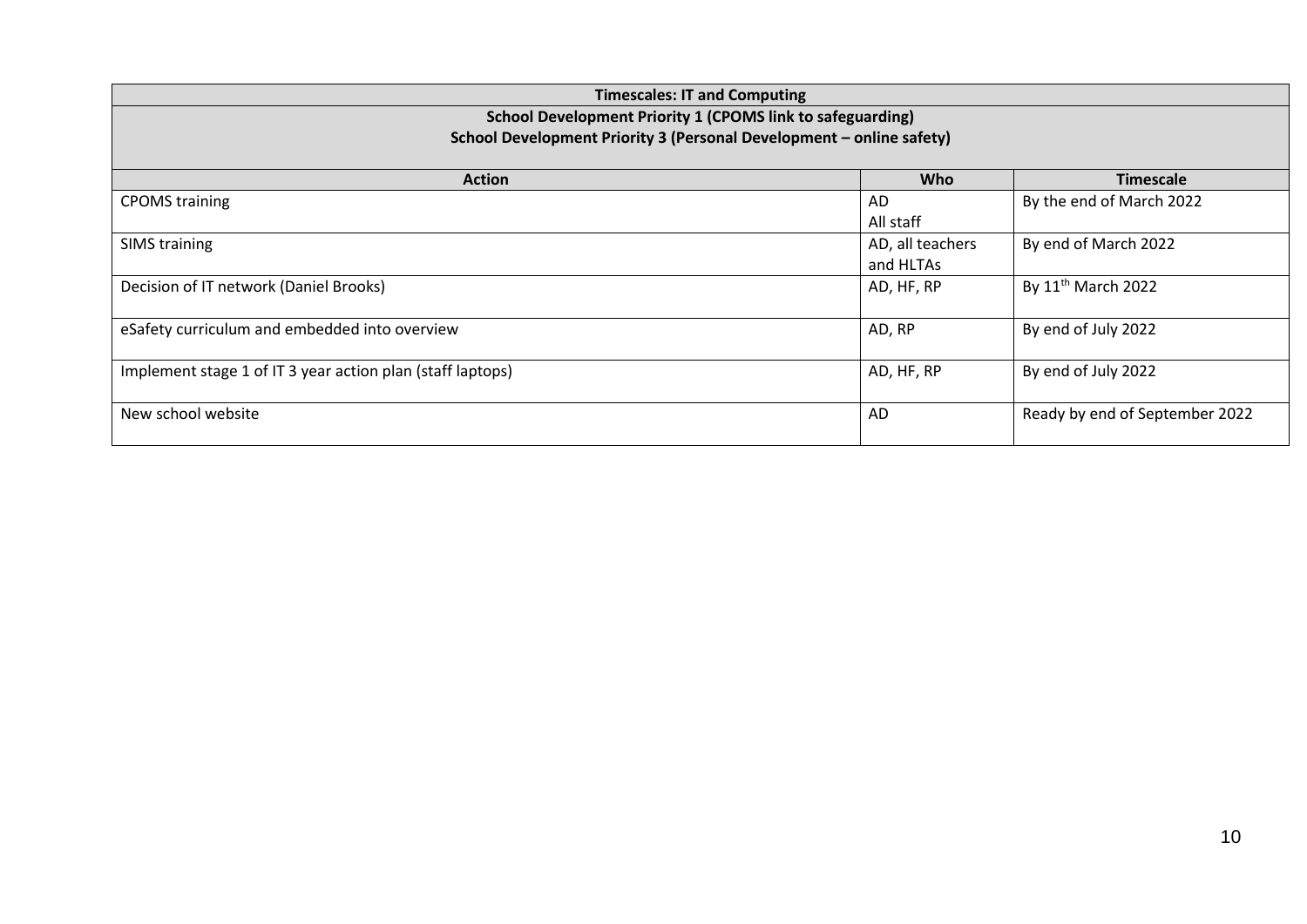| <b>Timescales: Transition</b>                                                                  |                 |                                                                    |  |  |
|------------------------------------------------------------------------------------------------|-----------------|--------------------------------------------------------------------|--|--|
| Ofsted development point                                                                       |                 |                                                                    |  |  |
| <b>Action</b>                                                                                  | Who             | <b>Timescale</b>                                                   |  |  |
| Meeting with HT at Merry Hill Infant School (MHIS)                                             | AD,             | End of Spring 1                                                    |  |  |
| DHT/AHT meeting                                                                                | <b>HF</b>       | End of Spring 1                                                    |  |  |
| Ashfield and MHIS transitional events in place (events throughout Summer term)                 | HF,             | End of Spring 1                                                    |  |  |
| <b>CPOMs training at MHIS</b>                                                                  | All staff       | 2 <sup>nd</sup> March 2022                                         |  |  |
| Phonics observation and meeting with MHIS SLT                                                  | AD, HF          | 1st March 2022                                                     |  |  |
| <b>Transitional Policy</b>                                                                     | AD, HF          | By end of May 2022 (ratification at<br>CAP committee in June 2022) |  |  |
| Transitional events (activities for different year groups, whole school activity and teachers) | AD, HF<br>Staff | Throughout summer term                                             |  |  |
| New to school Year 3 parents to visit Ashfield                                                 | AD, HF          | By June 2022                                                       |  |  |
| Open afternoon/evening for new to school Year 3 parents                                        | AD, HF          | <b>July 2022</b>                                                   |  |  |
| HT meeting                                                                                     | <b>AD</b>       | September 2022                                                     |  |  |
| DHT/AHT meeting and transitional events for 2022/23                                            | <b>HF</b>       | September 2022                                                     |  |  |
| Meeting for prospective Year 3 parents                                                         | AD, HF          | October 2022                                                       |  |  |
| Open morning/afternoon visits for prospective parents                                          | AD, HF          | November 2022                                                      |  |  |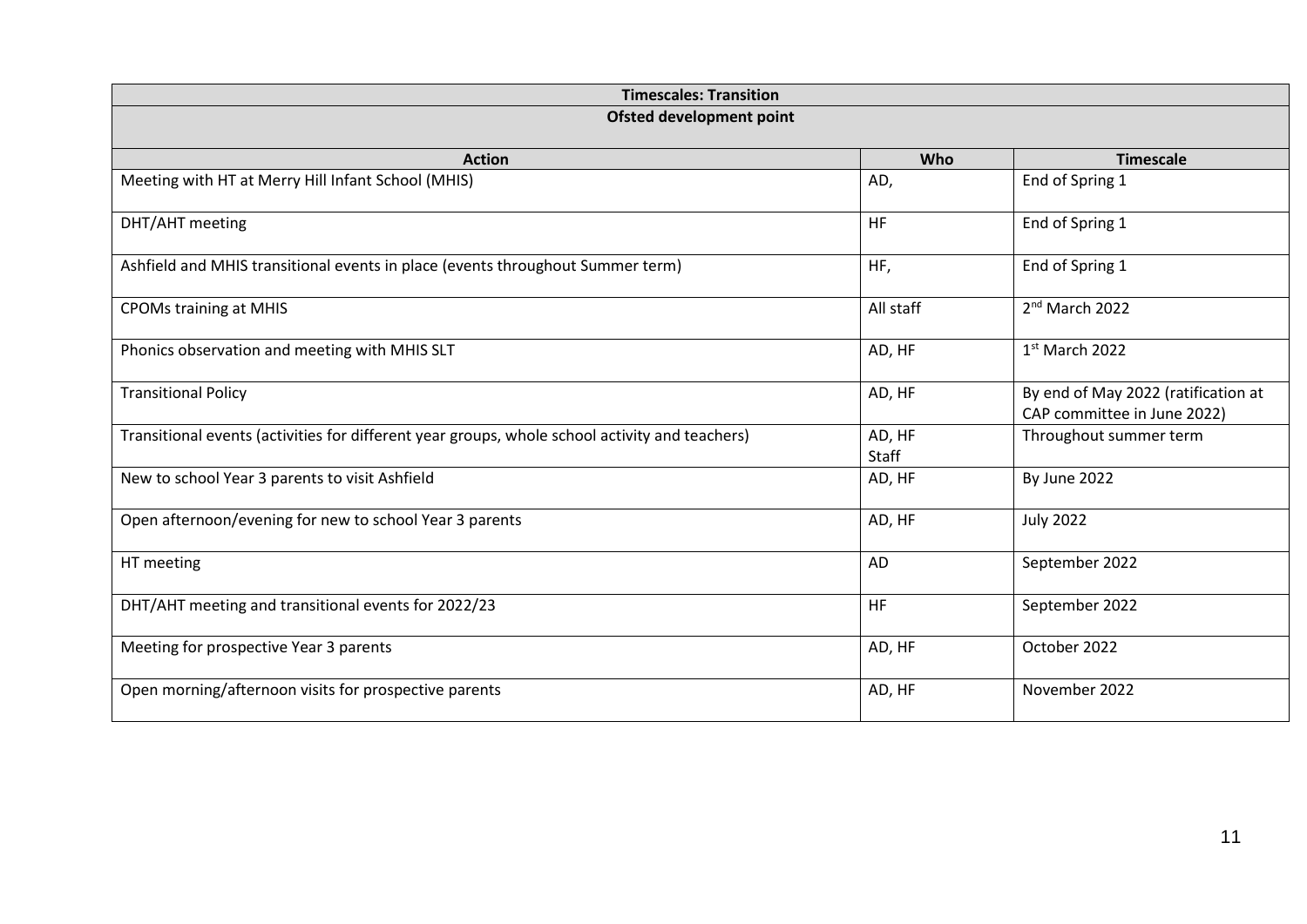| <b>Timescales: Behaviour</b>                                                       |                         |                                          |  |  |  |
|------------------------------------------------------------------------------------|-------------------------|------------------------------------------|--|--|--|
| <b>School Development Priority 3</b>                                               |                         |                                          |  |  |  |
| <b>Action</b>                                                                      | Who                     | <b>Timescale</b>                         |  |  |  |
| Staff meeting focus on behaviour and behaviour for learning (and Compass for Life) | AD, HF<br>Teachers      | End of March 2022                        |  |  |  |
| Behaviour and BfL assemblies                                                       | AD, HF                  | Weekly in Spring Term and Summer<br>Term |  |  |  |
| HIP visit and observations                                                         | AD, HF, Liz Hawkins     | 15 <sup>th</sup> March 2022              |  |  |  |
| <b>School Council elected</b>                                                      | AD, HF,<br>Teachers     | End of March 2022                        |  |  |  |
| New behaviour reward system in place                                               | AD, HF, CA,<br>Teachers | Start of Summer 1 (April 2022)           |  |  |  |
| <b>STEPS refresher training</b>                                                    | HF, CA<br>All staff     | End of May 2022                          |  |  |  |
| Observations                                                                       | AD, HF, CA,             | March 2022 and June 2022                 |  |  |  |
| New Behaviour Policy                                                               | CA, HF<br>AD            | <b>July 2022</b>                         |  |  |  |
| Family buddy system in place                                                       | HF, CA                  | April to July 2022                       |  |  |  |
| Unicef Rights Respecting School Agenda                                             | <b>AD</b>               | 2022/2023                                |  |  |  |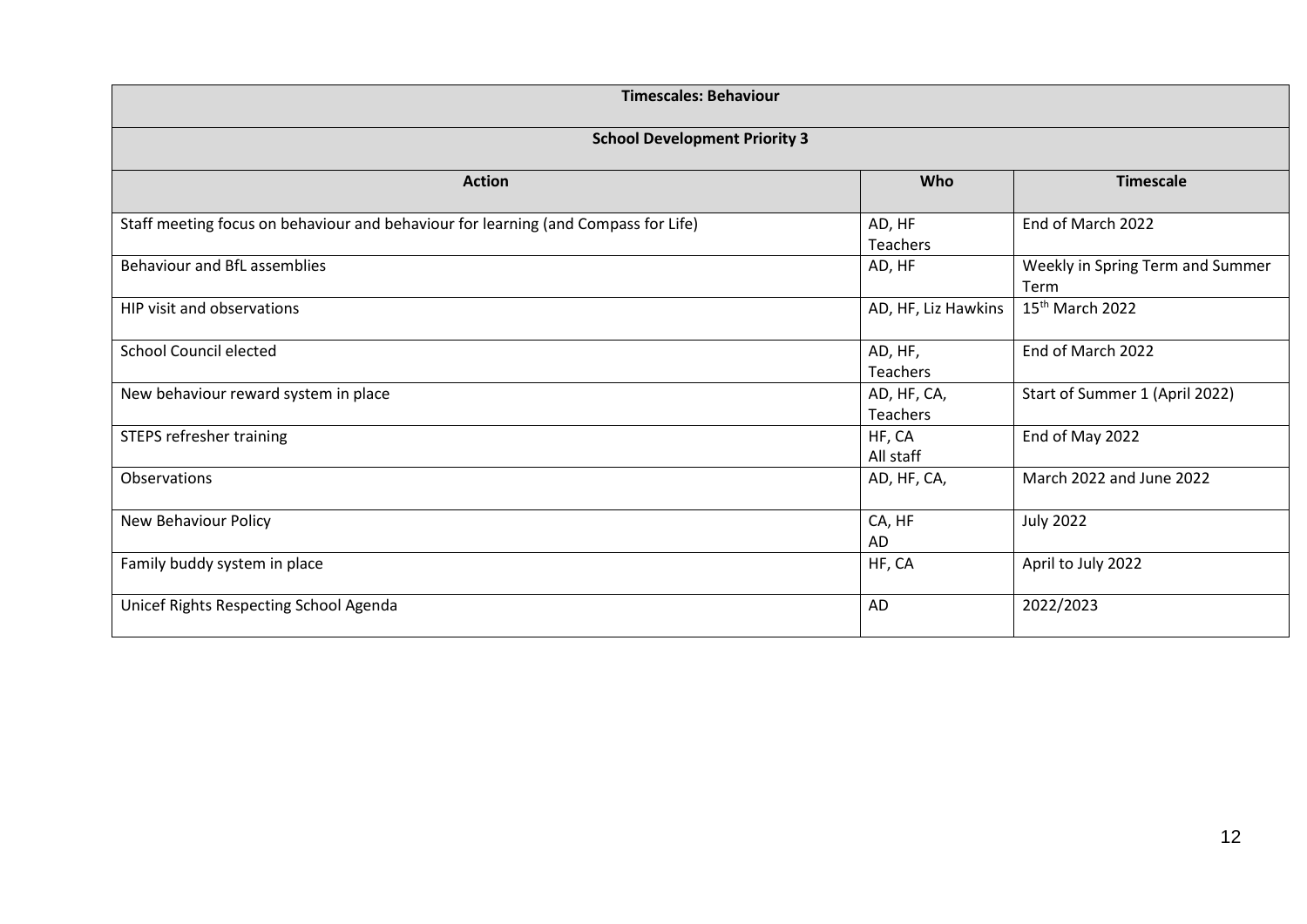| <b>Timescales: Governance</b>                                                          |                      |                     |  |  |  |  |  |
|----------------------------------------------------------------------------------------|----------------------|---------------------|--|--|--|--|--|
| <b>School Development Priority 1 (Governors)</b>                                       |                      |                     |  |  |  |  |  |
| <b>Ofsted Development point</b>                                                        |                      |                     |  |  |  |  |  |
| <b>Action</b>                                                                          | Who                  | <b>Timescale</b>    |  |  |  |  |  |
| Strengthen governance with addition of new governors                                   | AD, CH               | End of March 2022   |  |  |  |  |  |
| Finalise constitution of GB, Terms of Reference for Committees and Link governor roles | CH, FGB              | End of March 2022   |  |  |  |  |  |
| Organise Governor Day                                                                  | CH,<br>AD            | By June 2022        |  |  |  |  |  |
| Governor Code of Conduct ratified by governors                                         | CH.                  | For June 2022 FGB   |  |  |  |  |  |
| Governor III                                                                           | CH, JB, SV, AS<br>AD | By end of July 2022 |  |  |  |  |  |
| Governor induction pack completed                                                      | AD,<br><b>CH</b>     | By end of July 2022 |  |  |  |  |  |

| <b>Timescales: Projects/works</b>               |            |                     |  |  |
|-------------------------------------------------|------------|---------------------|--|--|
|                                                 |            |                     |  |  |
| <b>Action</b>                                   | <b>Who</b> | <b>Timescale</b>    |  |  |
| Organise BIP                                    | AD         | End of March 2022   |  |  |
| Design DHT new office                           | HF, Bob    | End of March 2022   |  |  |
| Phase 1 of IT plan (staff laptops)              | AD, HF     | By end of July 2022 |  |  |
| Combination oven replaced in the school kitchen | AD         | August 2022         |  |  |
| New windows $(2^{nd}$ phase) (capital fund)     | AD         | August 2022         |  |  |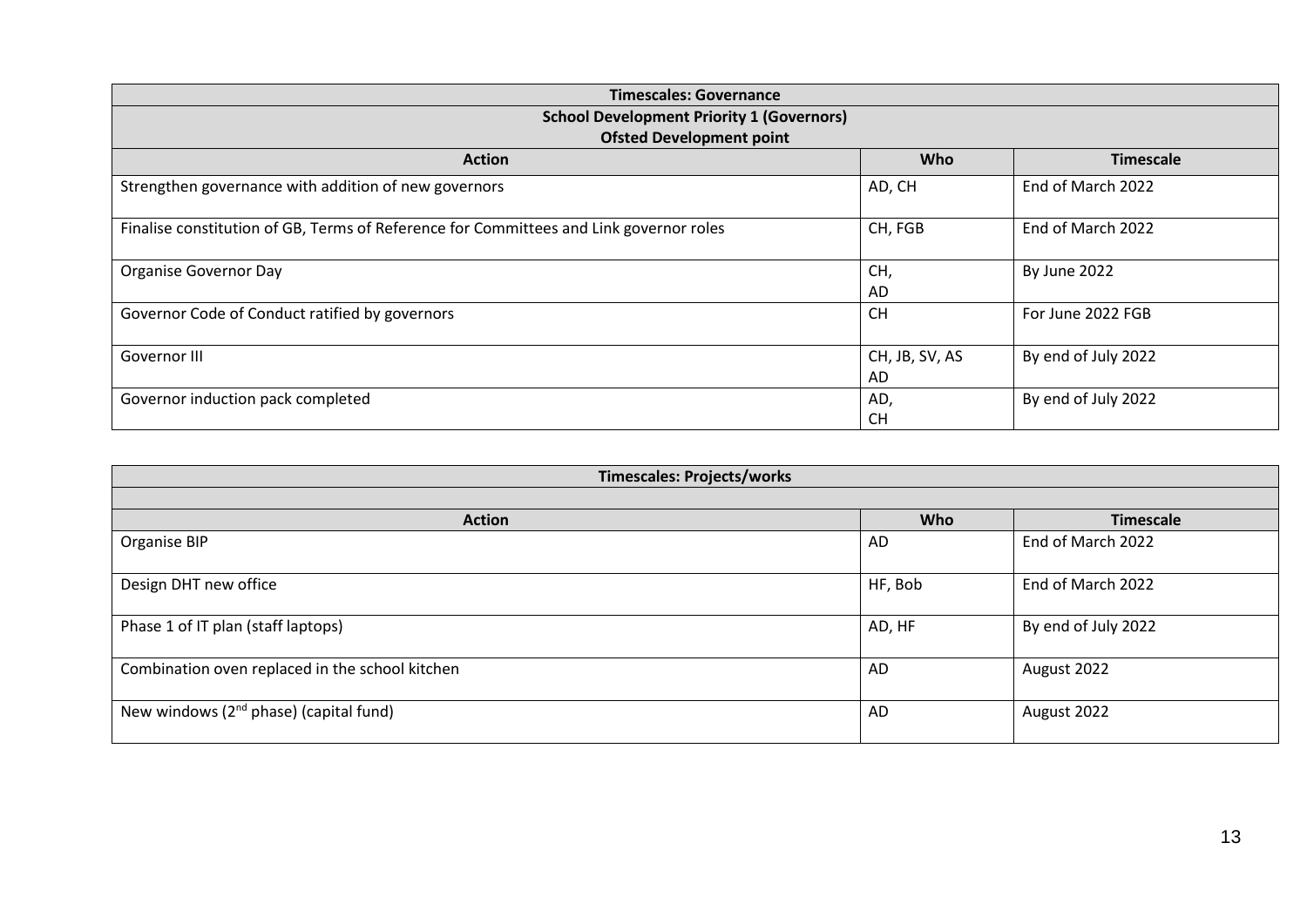| <b>Timescales: Parents</b>                                           |            |                          |  |  |
|----------------------------------------------------------------------|------------|--------------------------|--|--|
|                                                                      |            |                          |  |  |
| <b>Action</b>                                                        | <b>Who</b> | <b>Timescale</b>         |  |  |
| Weekly parents newsletter                                            | AD         | Spring $1$ – ongoing     |  |  |
| ASHA meeting with HT                                                 | AD         | End of February 2022     |  |  |
| ASHA programme of events organised                                   | AD         | End of February 2022     |  |  |
| Summer fair date organised                                           | AD, HF     | By mid-March 2022        |  |  |
| Parents open afternoon (3:15pm to 5:15pm)                            | AD         | Last week of March 2022? |  |  |
| Parent informed on school priorities                                 | AD         | Last week of March 2022? |  |  |
| Parents informed about collecting children from playground at 3:05pm | AD         | Last week of March 2022  |  |  |
| Parent questionnaire                                                 | AD         | June 2022                |  |  |
| Parents open afternoon                                               | AD         | <b>July 2022</b>         |  |  |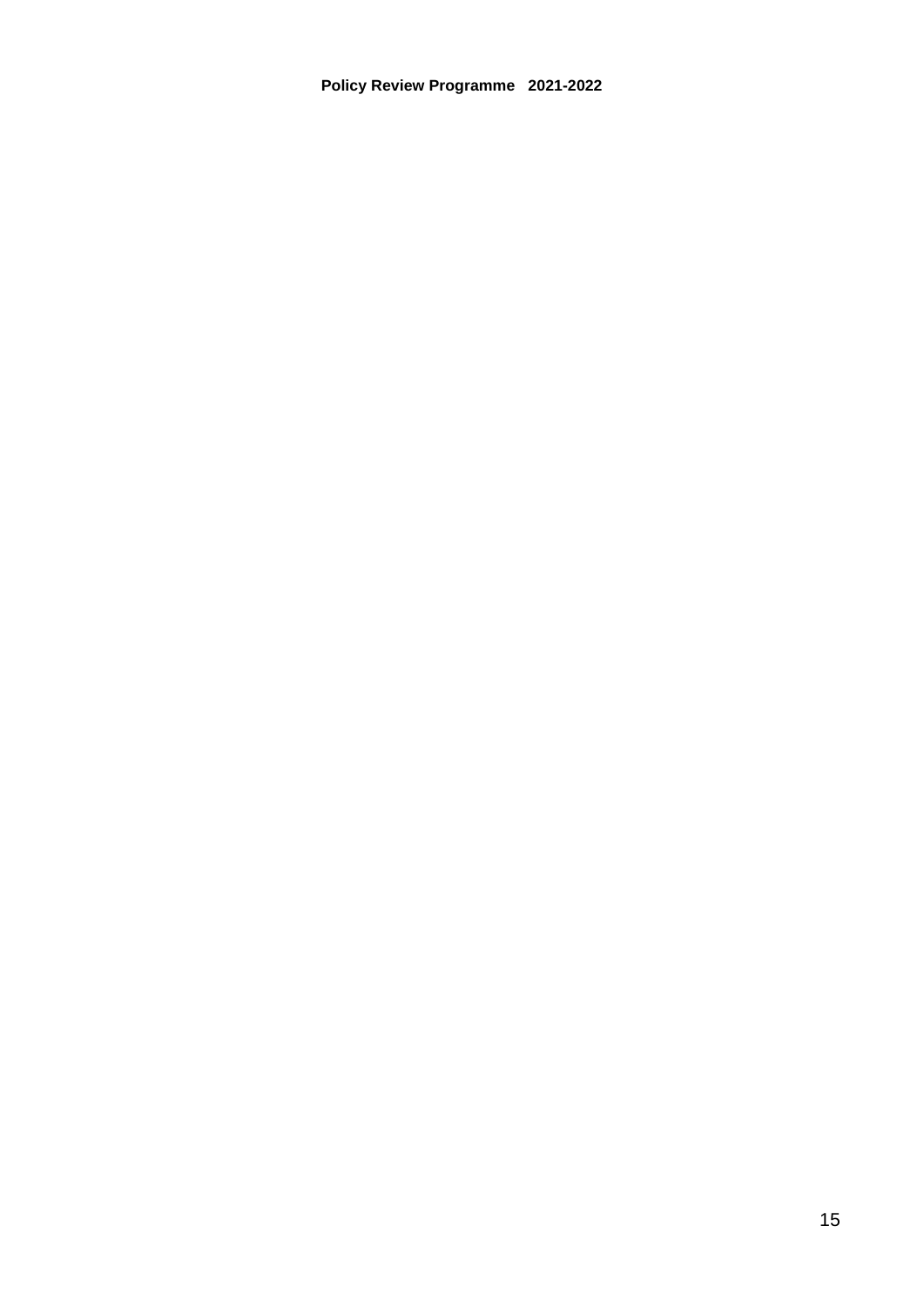| OTHER PLANS for 2021-2022 |                 |                                                                                                                                                                                                                |                                                                                                                                                                                                                                                                                                                                                                            |  |  |
|---------------------------|-----------------|----------------------------------------------------------------------------------------------------------------------------------------------------------------------------------------------------------------|----------------------------------------------------------------------------------------------------------------------------------------------------------------------------------------------------------------------------------------------------------------------------------------------------------------------------------------------------------------------------|--|--|
| <b>Financial</b><br>Year  | <b>Premises</b> | <b>Staffing</b>                                                                                                                                                                                                | <b>Finance</b>                                                                                                                                                                                                                                                                                                                                                             |  |  |
| $2021 -$<br>2022          | Windows project | Review staffing structure<br>٠<br><b>Review Learning Support</b><br>٠<br><b>Assistant Structure and Best</b><br>Value Support Programme<br><b>Review Midday Supervisory</b><br>٠<br><b>Assistant Structure</b> | Review relevant renewal<br>$\bullet$<br>contracts<br><b>Review Cleaning Contract</b><br>$\bullet$<br>Review subscriptions<br>$\bullet$<br>Plan use of Capital Projects -<br>٠<br>(windows)<br>To consider ways of raising funds<br>٠<br>to continue projects and develop<br>the school.<br>To invest in the Business<br>$\bullet$<br>Improvement Partner (BIP) from<br>HfL |  |  |
|                           |                 | <b>UPDATING ICT/TECHNOLOGY PLAN</b>                                                                                                                                                                            |                                                                                                                                                                                                                                                                                                                                                                            |  |  |

- Long term (3 year) vision and strategy for developing ICT across the school
- Continuation with SIMS
- Introduction of CPOMs and Evolve
- Consider when and what cloud-based system the school will move forward with (e.g. Teams or Google) timeframe needed
- Purchase of laptops or chrome books for SLT and teachers (PPA/L&M time)
- Purchase of children's chrome books/laptops